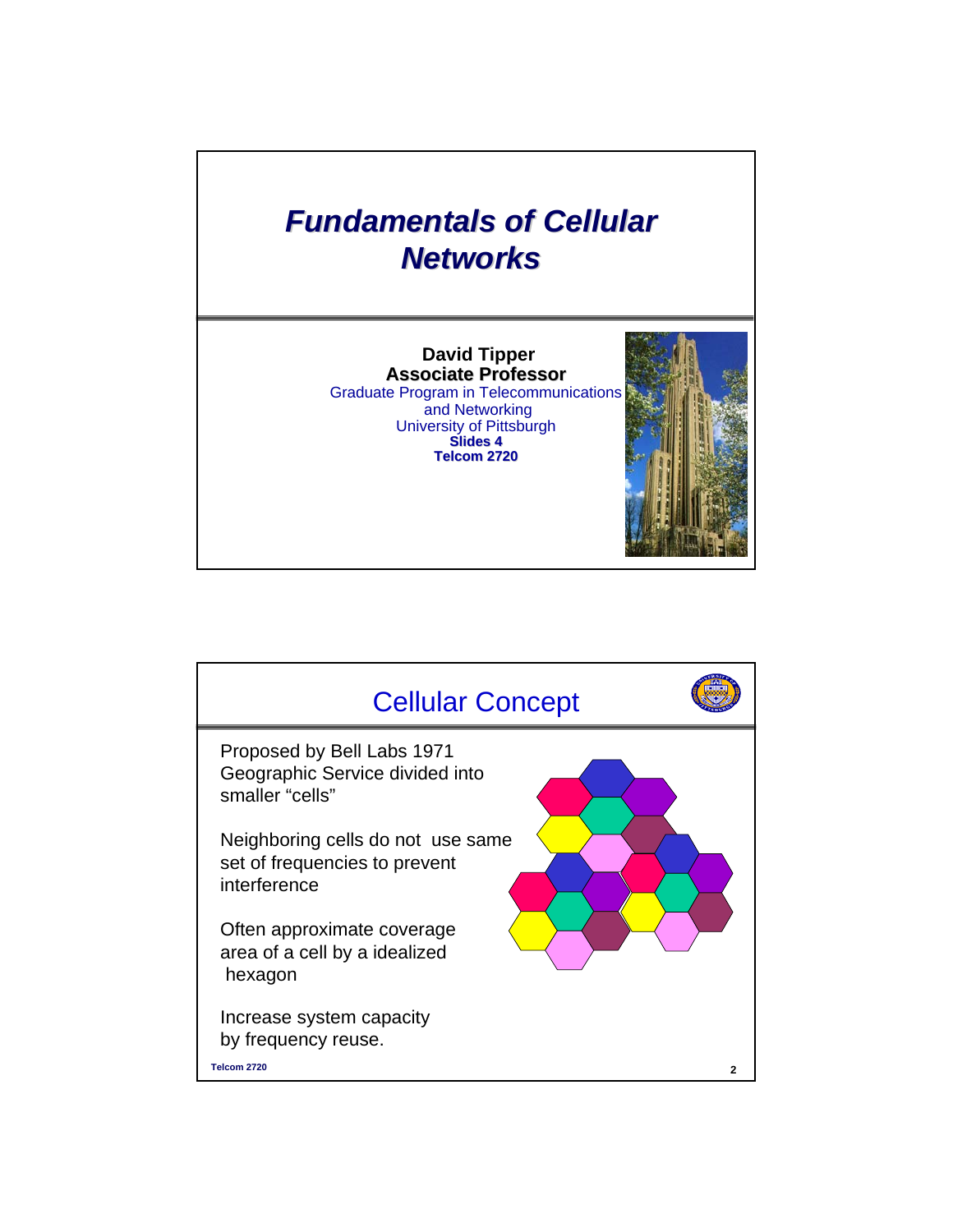

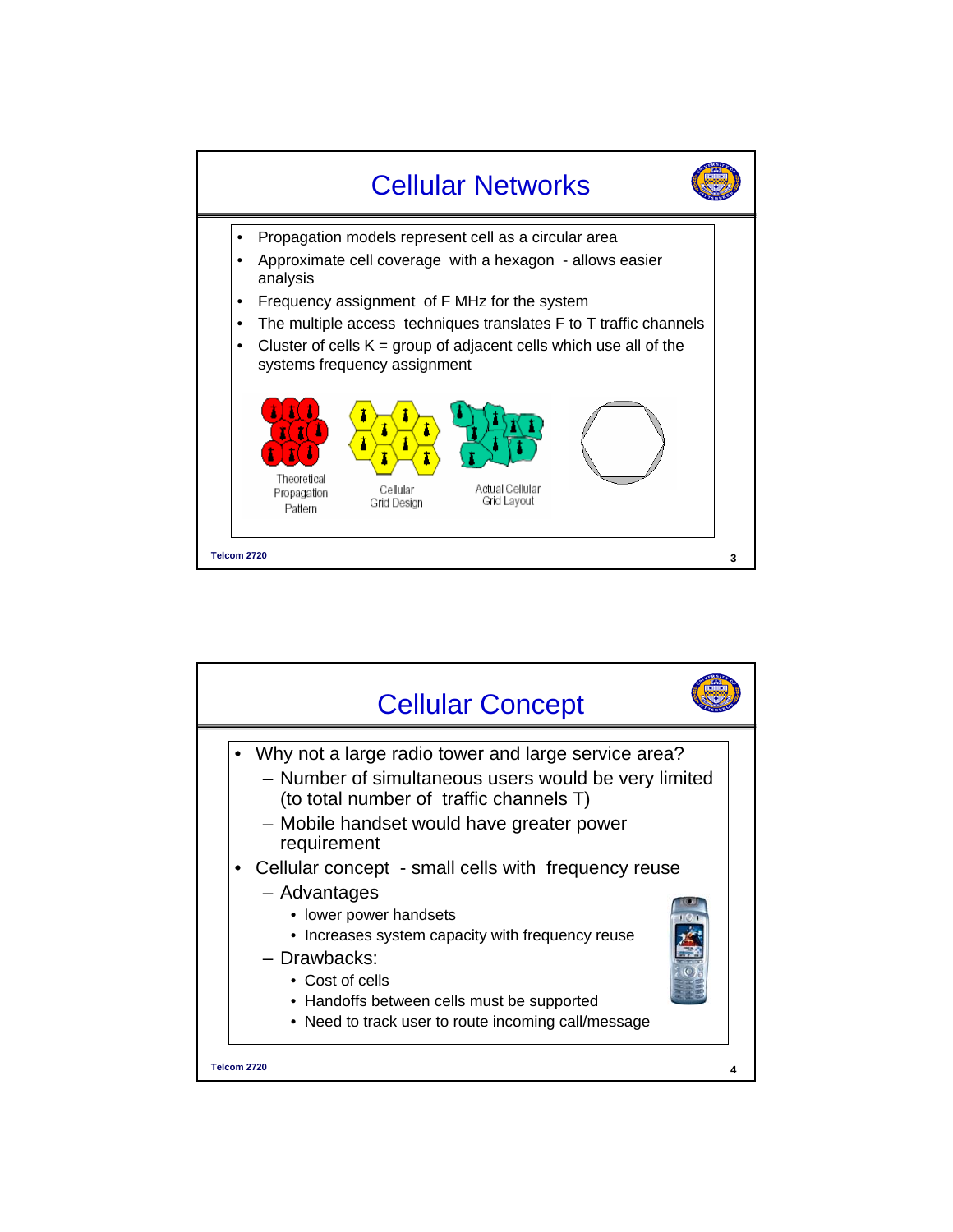

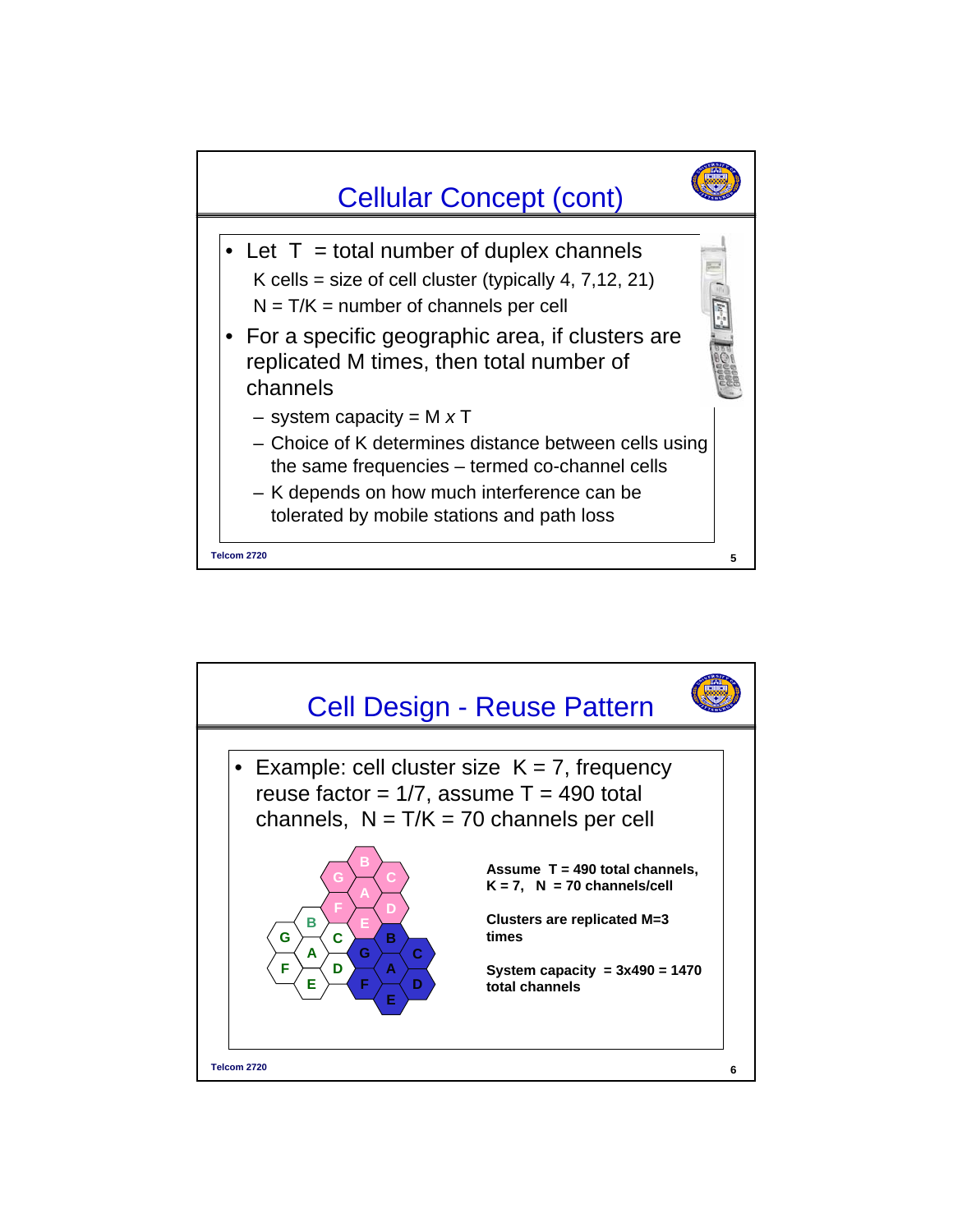

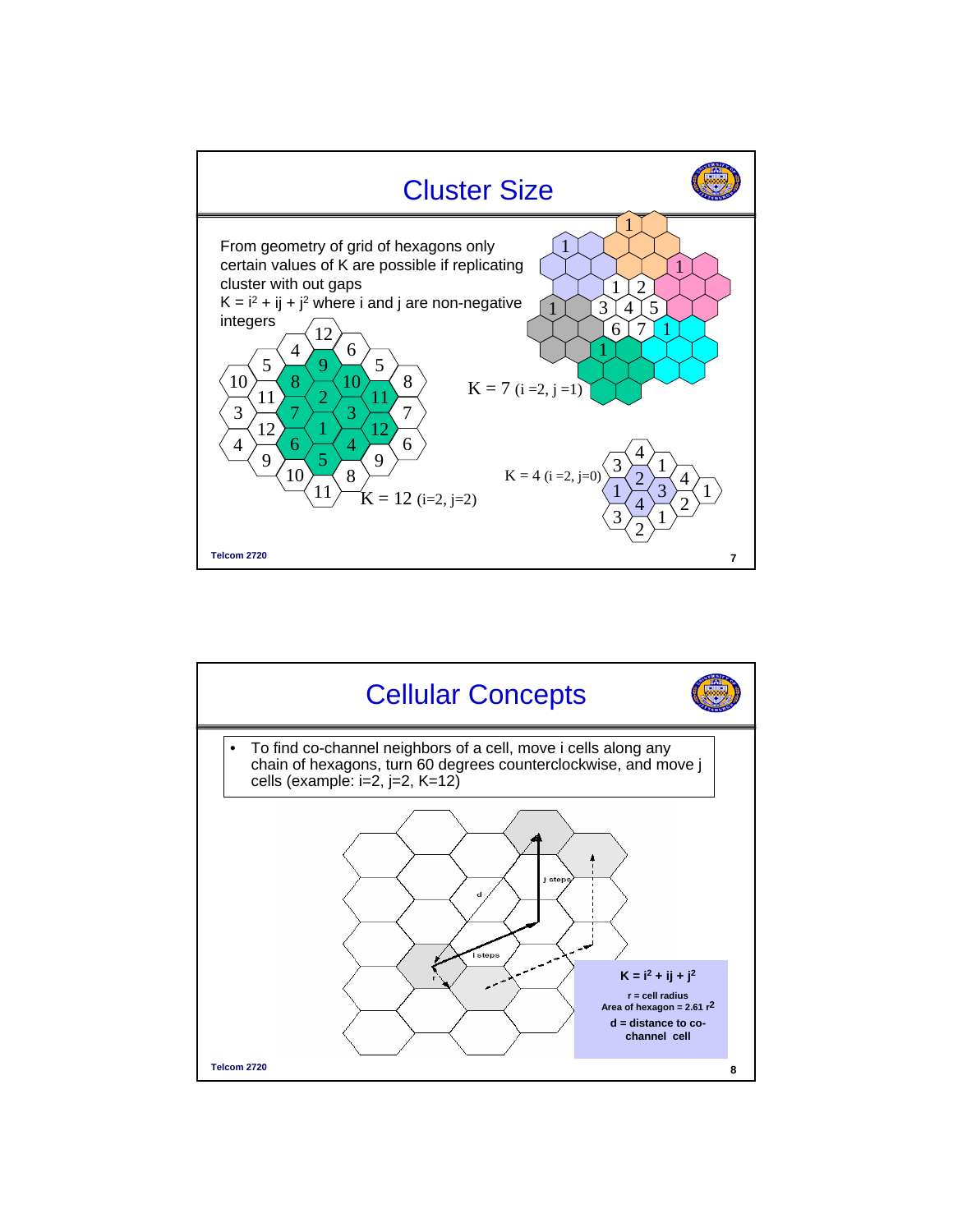

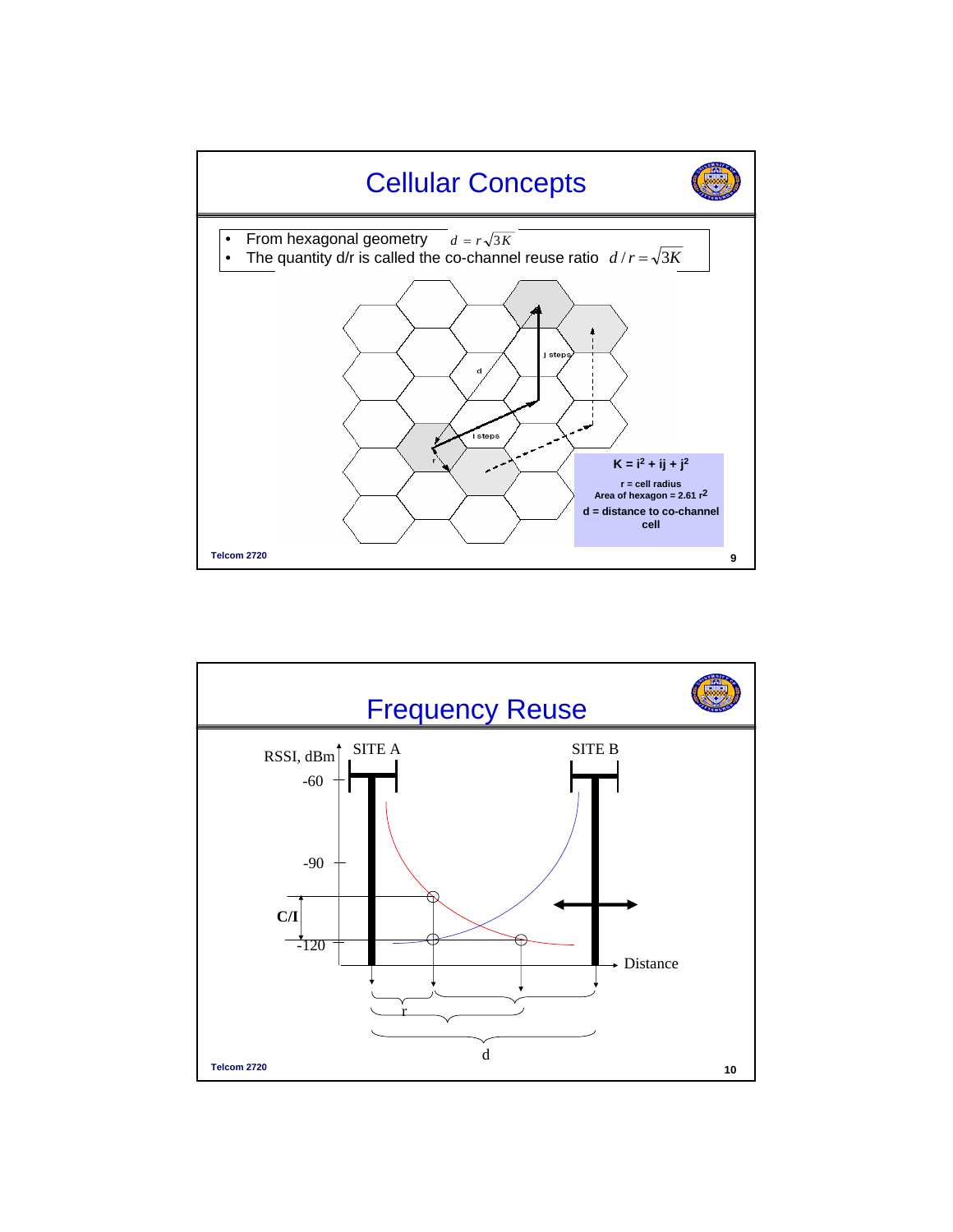

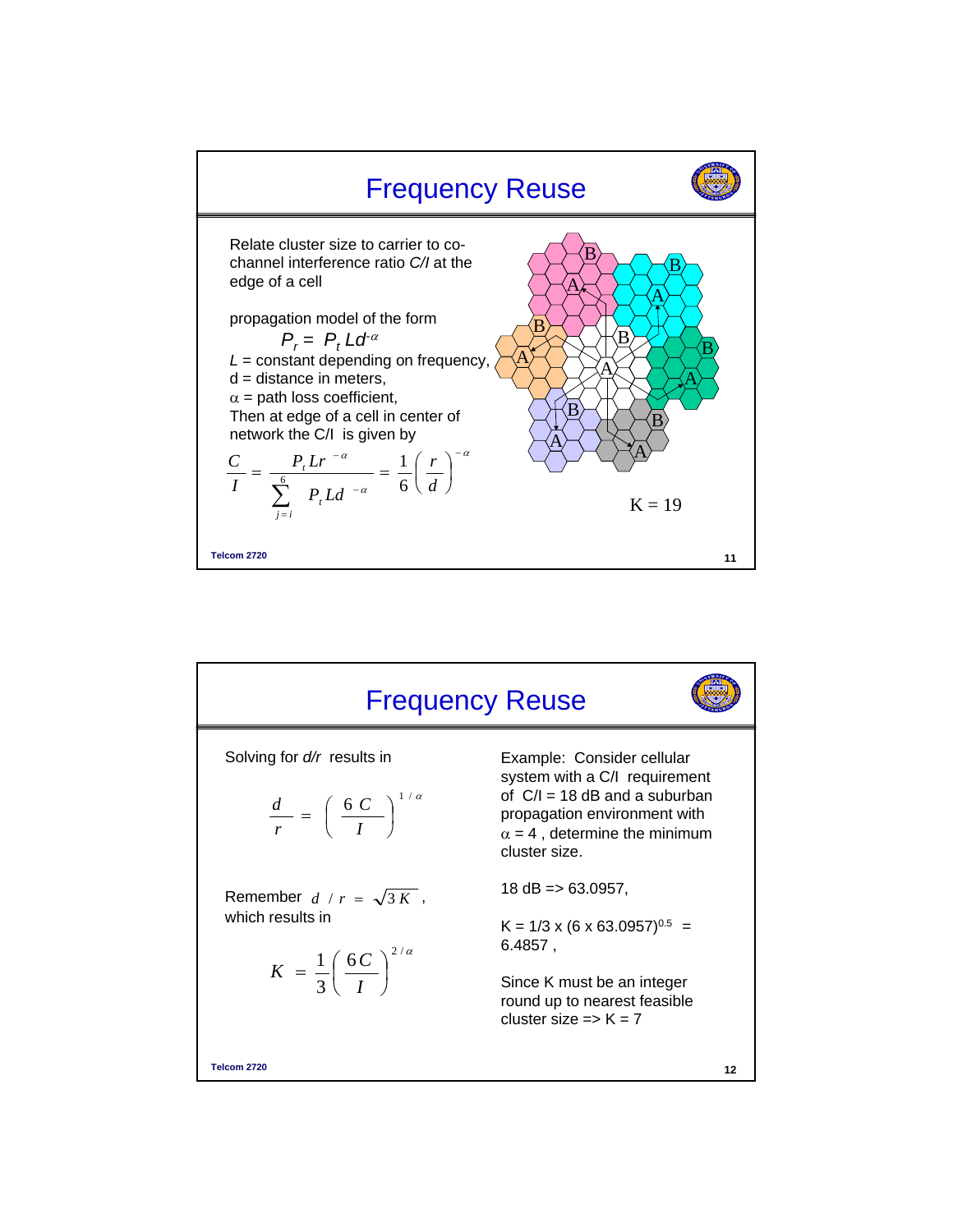

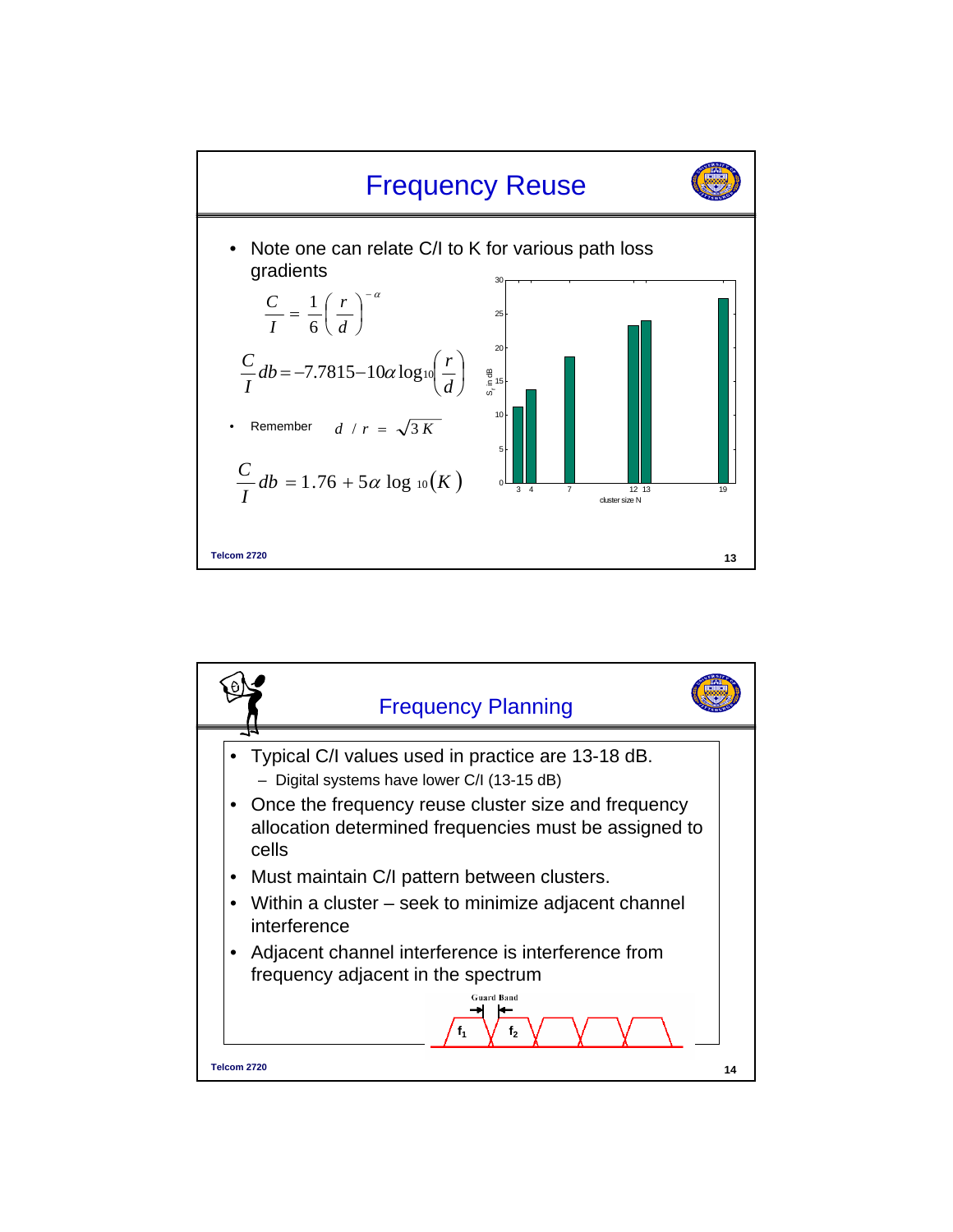

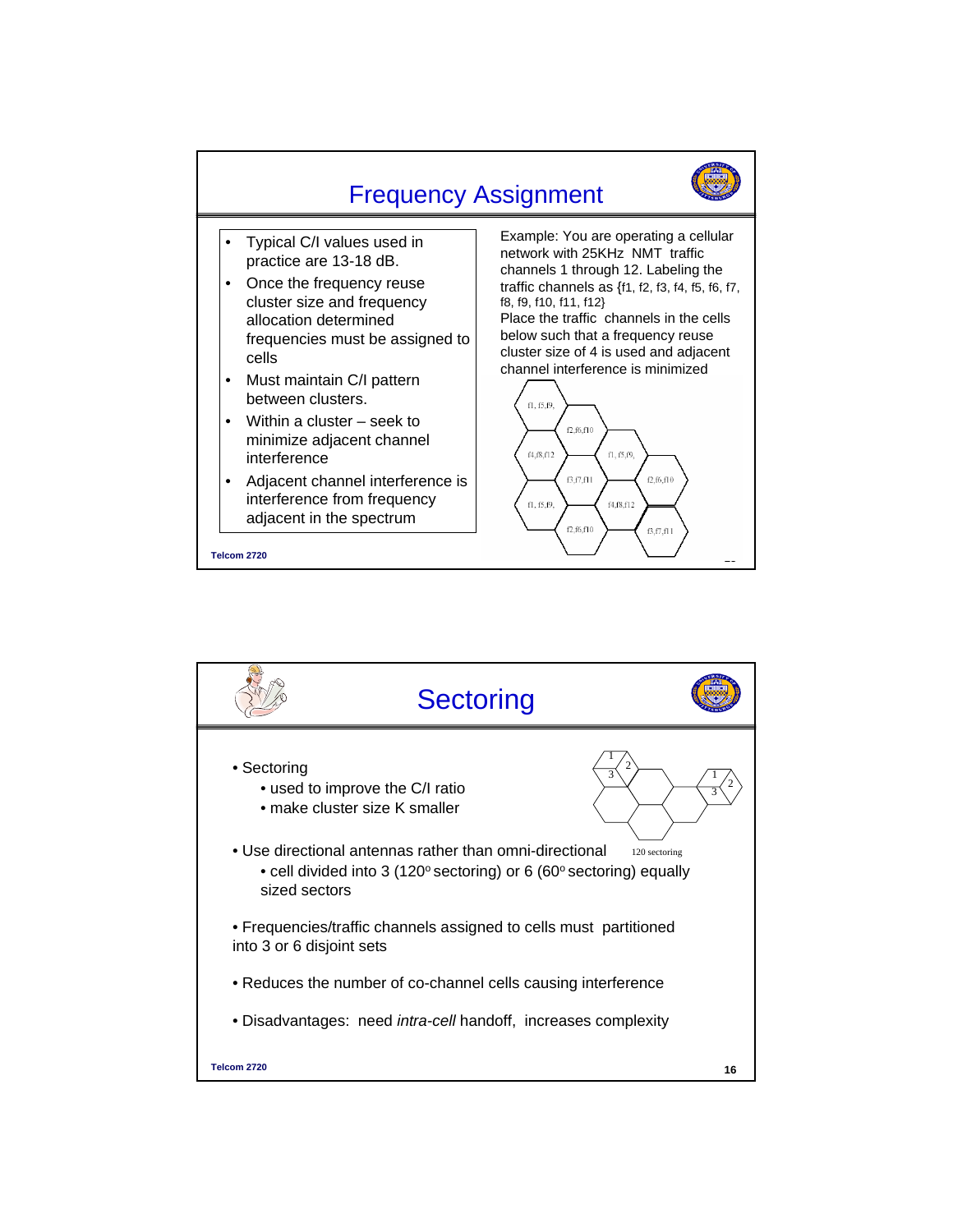

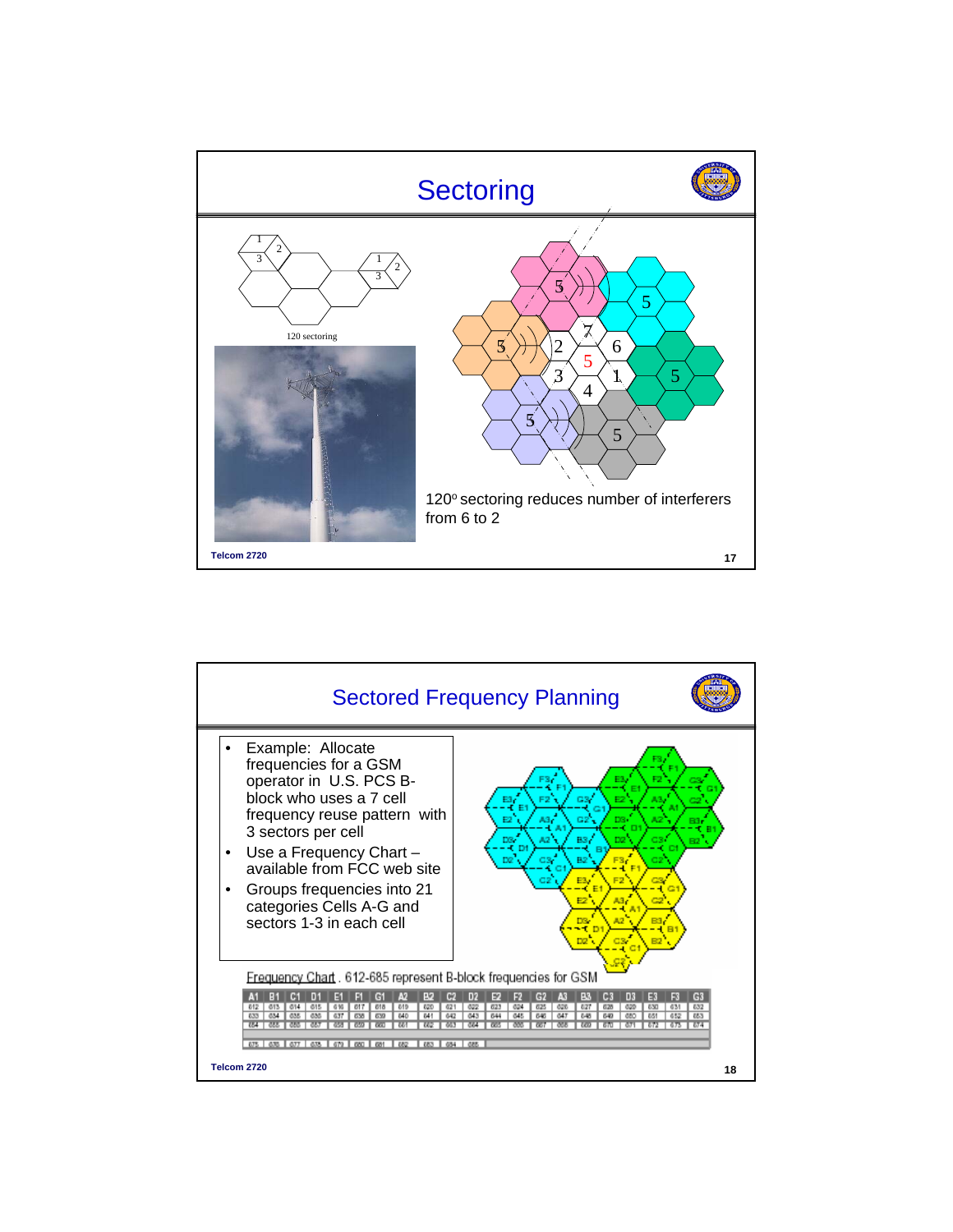

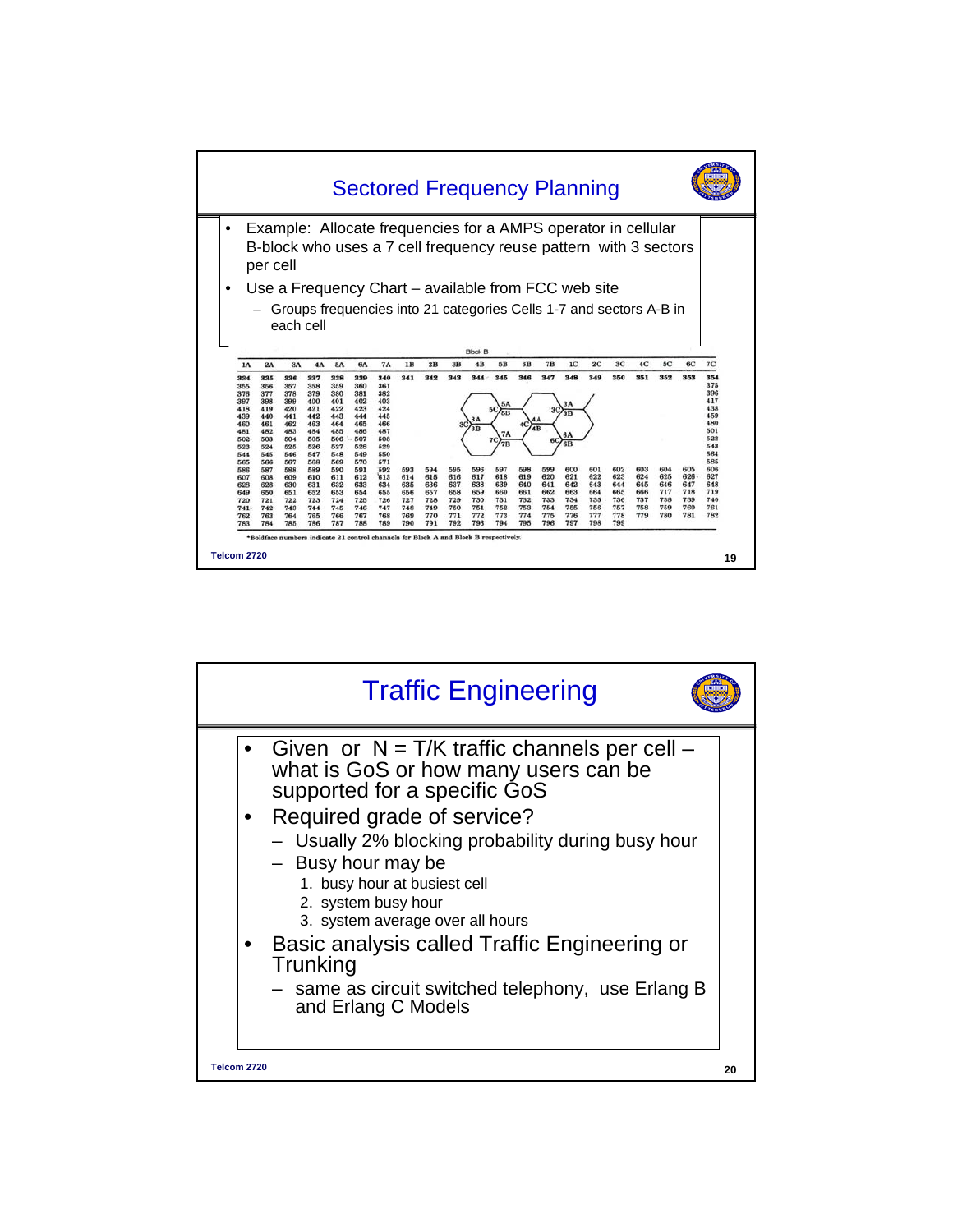

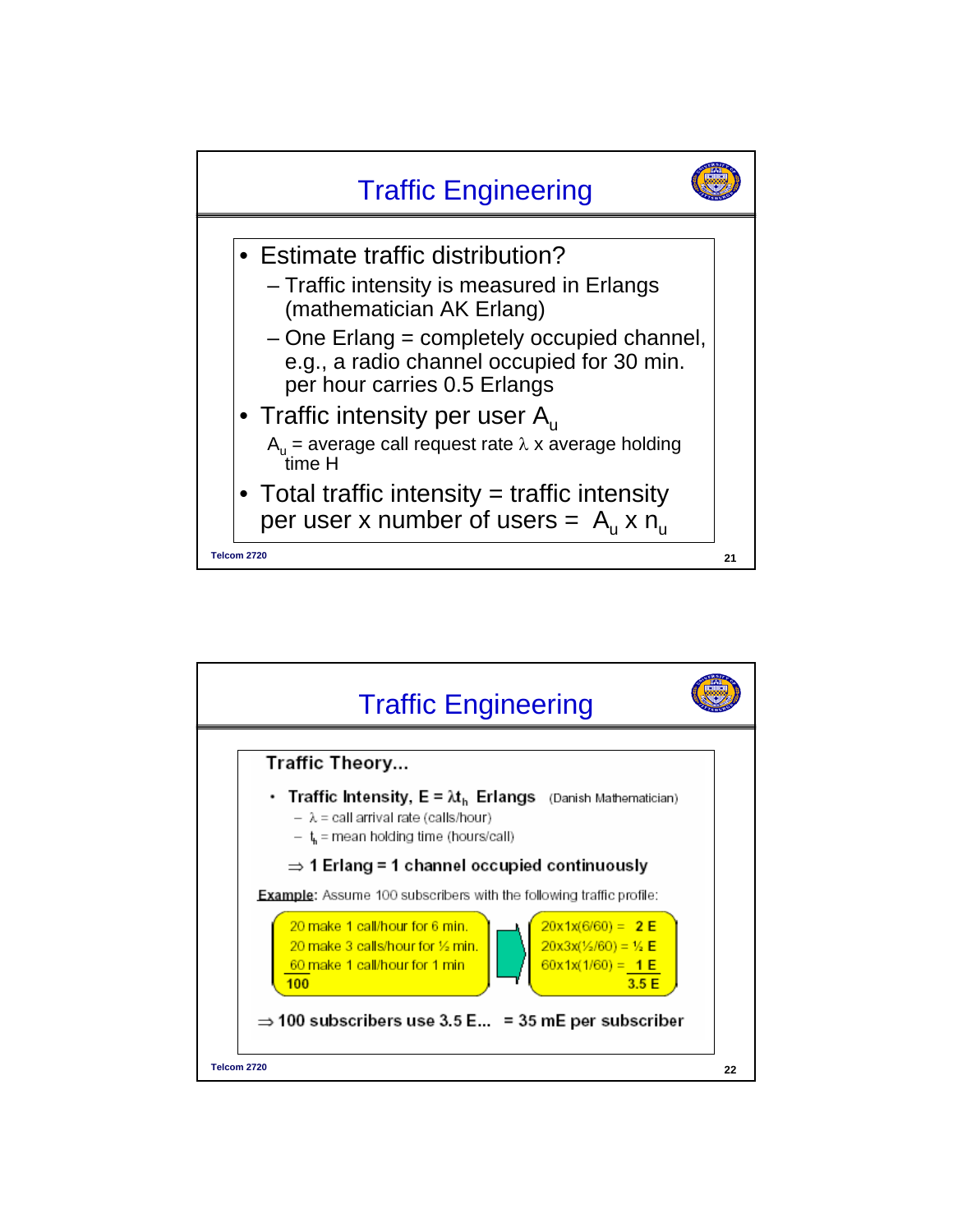

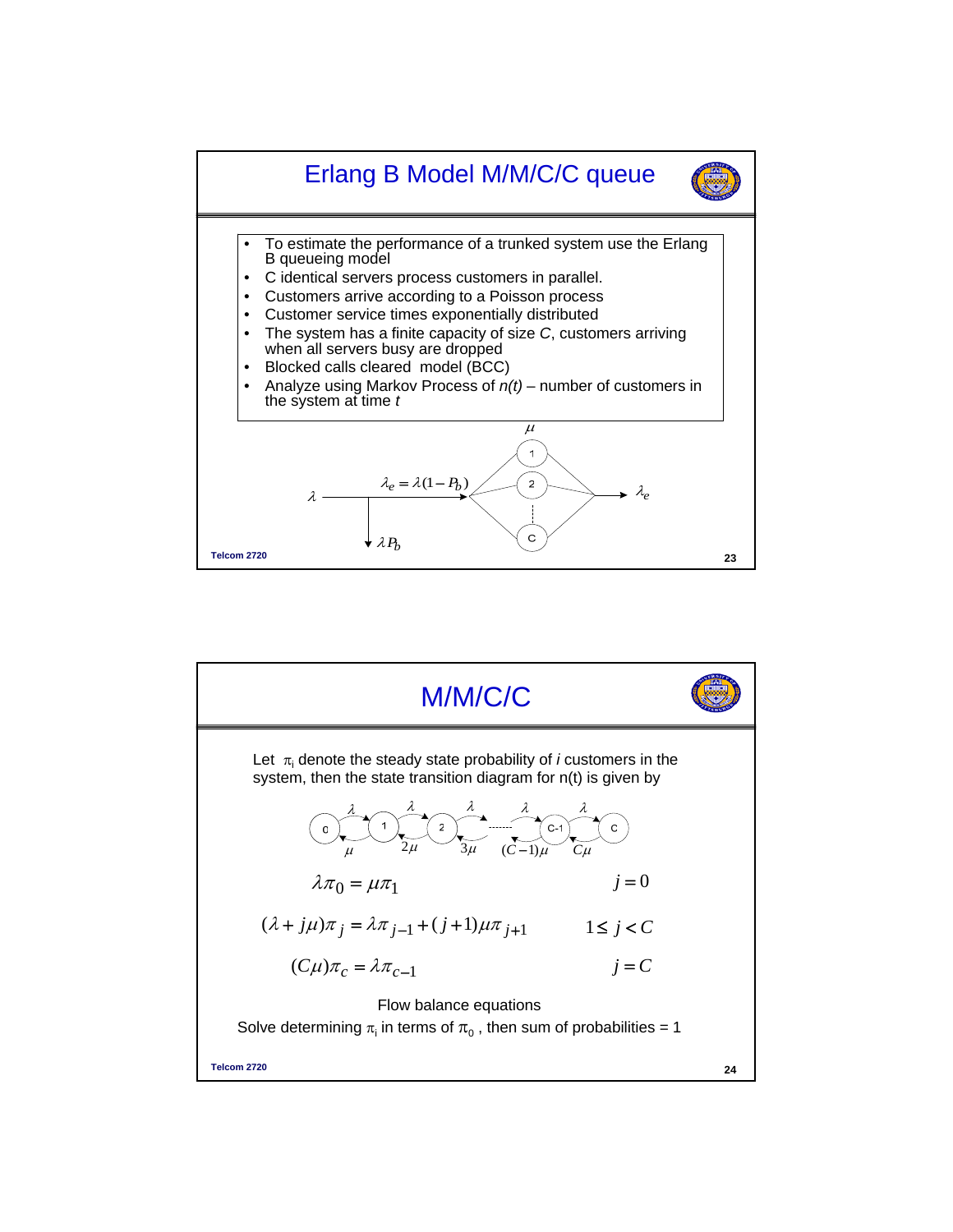

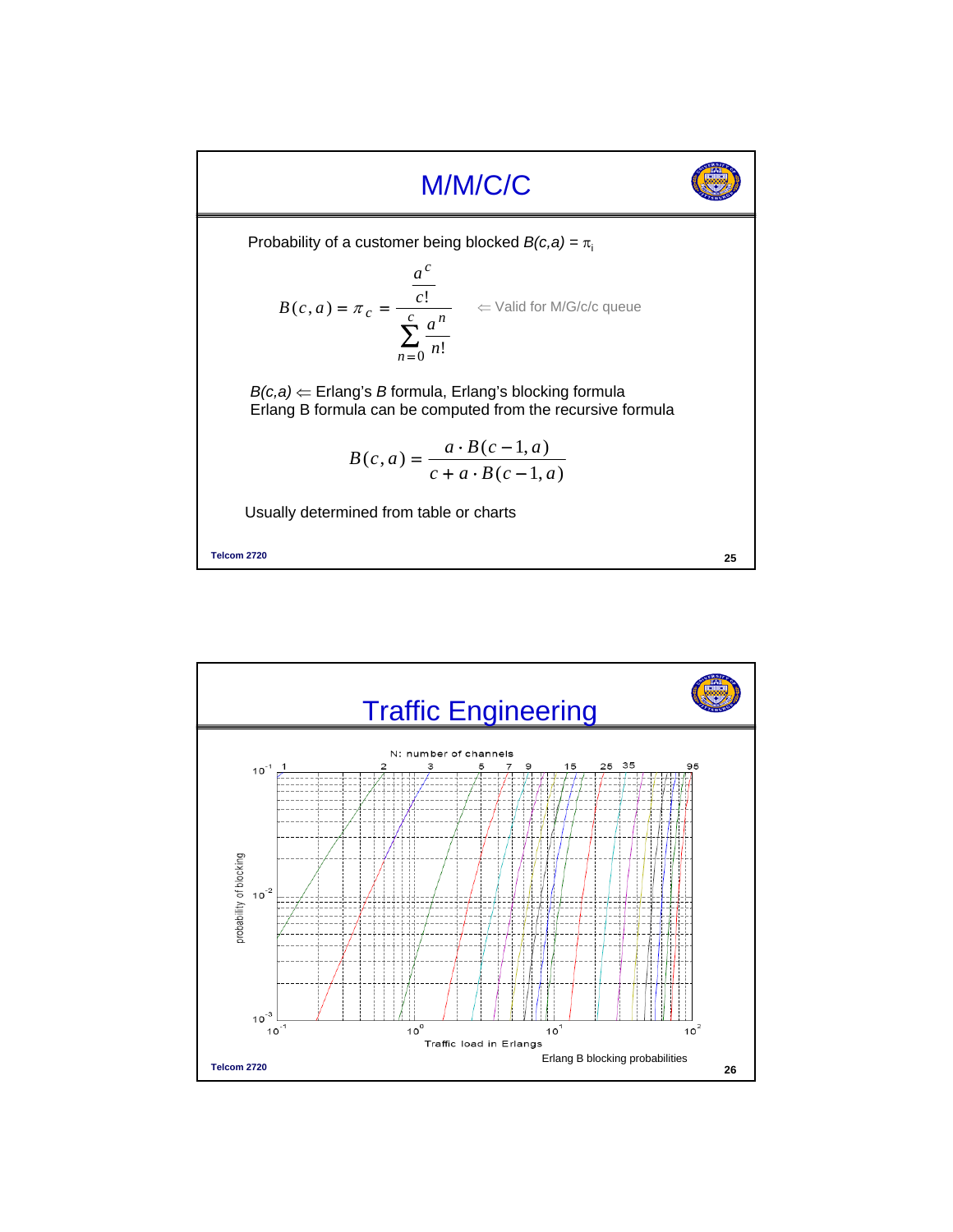

| <b>Traffic Engineering Erlang B table</b> |              |       |                              |       |       |       |       |      |      |      |      |      |      |
|-------------------------------------------|--------------|-------|------------------------------|-------|-------|-------|-------|------|------|------|------|------|------|
|                                           |              |       |                              |       |       |       |       |      |      |      |      |      |      |
|                                           | Appendix 1.1 |       |                              |       |       |       |       |      |      |      |      |      |      |
|                                           |              |       | <b>Blocked-Calls-Cleared</b> |       |       |       |       |      |      |      |      |      |      |
|                                           | (Erlang B)   |       |                              |       |       |       |       |      |      |      |      |      |      |
|                                           | A, erlangs   |       |                              |       |       |       |       |      |      |      |      |      |      |
|                                           |              |       |                              |       |       |       | B     |      |      |      |      |      |      |
| N                                         | 1.0%         | 1.2%  | 1.5%                         | 2%    | 3%    | 5%    | 7%    | 10%  | 15%  | 20%  | 30%  | 40%  | 50%  |
| 1                                         | .0101        | .0121 | .0152                        | .0204 | .0309 | .0526 | .0753 | .111 | .176 | .250 | .429 | .667 | 1.00 |
| $\overline{\mathbf{2}}$                   | .153         | .168  | .190                         | .223  | .282  | .381  | .470  | .595 | .796 | 1.00 | 1.45 | 2.00 | 2.73 |
| 3                                         | .455         | .489  | .535                         | .602  | .715  | .899  | 1.06  | 1.27 | 1.60 | 1.93 | 2.63 | 3.48 | 4.59 |
|                                           | .869         | .922  | .992                         | 1.09  | 1.26  | 1.52  | 1.75  | 2.05 | 2.50 | 2.95 | 539  | 5.02 | 6.50 |
| 5                                         | 1.36         | 1.43  | 1.52                         | 1.66  | 1.88  | 2.22  | 2.50  | 2.88 | 3.45 | 4.01 | 5.19 | 6.60 | 8.44 |
| 6                                         | 1.91         | 2.00  | 2.11                         | 2.28  | 2.54  | 2.96  | 3.30  | 3.76 | 4.44 | 5.11 | 6.51 | 8.19 | 10.4 |
| $\overline{\mathbf{r}}$                   | 2.50         | 2.60  | 2.74                         | 2.94  | 3.25  | 3.74  | 4.14  | 4.67 | 5.46 | 6.23 | 7.86 | 9.80 | 12.4 |
| 8                                         | 3.13         | 3.25  | 3.40                         | 3.63  | 3.99  | 4.54  | 5.00  | 5.60 | 6.50 | 7.37 | 9.21 | 11.4 | 14.3 |
| 9                                         | 3.78         | 3.92  | 4.09                         | 4.34  | 4.75  | 5.37  | 5.88  | 6.55 | 7.55 | 8.52 | 10.6 | 13.0 | 16.3 |
| 10                                        | 4.46         | 4.61  | 4.81                         | 5.08  | 5.53  | 6.22  | 6.78  | 7.51 | 8.62 | 9.68 | 12.0 | 14.7 | 18.3 |
| 11                                        | 5.16         | 5.32  | 5.54                         | 5.84  | 6.33  | 7.08  | 7.69  | 8.49 | 9.69 | 10.9 | 13.3 | 16.3 | 20.3 |
| 12                                        | 5.88         | 6.05  | 6.29                         | 6.61  | 7.14  | 7.95  | 8.61  | 9.47 | 10.8 | 12.0 | 14.7 | 18.0 | 22.2 |
| 13                                        | 6.61         | 6.80  | 7.05                         | 7.40  | 7.97  | 8.83  | 9.54  | 10.5 | 11.9 | 13.2 | 16.1 | 19.6 | 24.2 |
| 14                                        | 7.35         | 7.56  | 7.82                         | 8.20  | 8.80  | 9.73  | 10.5  | 11.5 | 13.0 | 14.4 | 17.5 | 21.2 | 26.2 |
| 15                                        | 8.11         | 8.33  | 8.61                         | 9.01  | 9.65  | 10.6  | 11.4  | 12.5 | 14.1 | 15.6 | 18.9 | 22.9 | 28.2 |
| 16                                        | 8.88         | 9.11  | 9.41                         | 9.83  | 10.5  | 11.5  | 12.4  | 13.5 | 15.2 | 16.8 | 20.3 | 24.5 | 30.2 |
| 17                                        | 9.65         | 9.89  | 10.2                         | 10.7  | 11.4  | 12.5  | 13.4  | 14.5 | 16.3 | 18.0 | 21.7 | 26.2 | 32.2 |
| 18                                        | 10.4         | 10.7  | 11.0                         | 11.5  | 12.2  | 13.4  | 14.3  | 15.5 | 17.4 | 19.2 | 23.1 | 27.8 | 34.2 |
|                                           | 11.2         | 11.5  | 11.8                         | 12.3  | 13.1  | 14.3  | 15.3  | 16.6 | 18.5 | 20.4 | 24.5 | 29.5 | 36.2 |
| 19<br>20                                  | 12.0         | 12.3  | 12.7                         | 13.2  | 14.0  | 15.2  | 16.3  | 17.6 | 19.6 | 21.6 | 25.9 | 31.2 | 38.2 |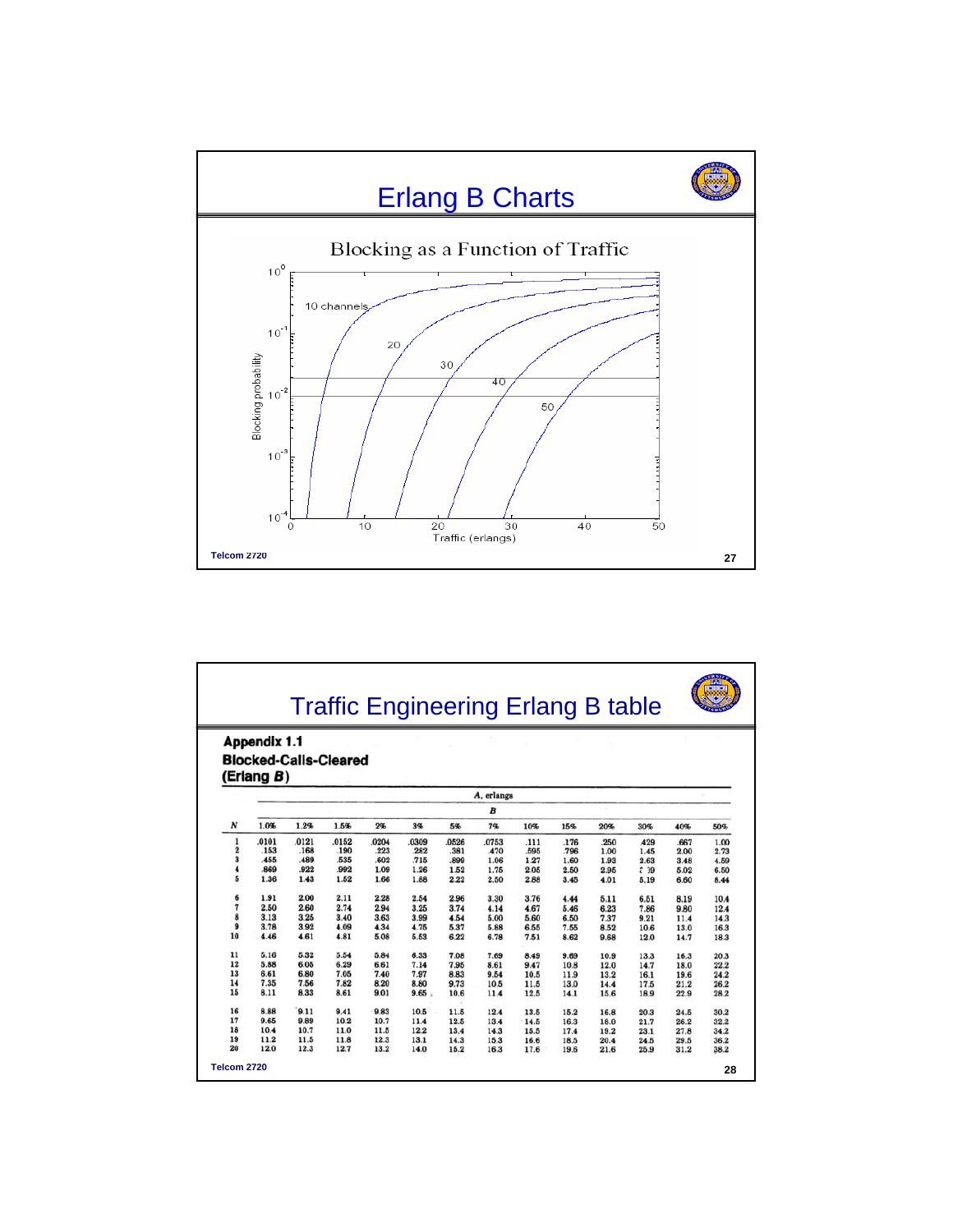

| M/M/C/C                                                                                                                                                                                   |    |
|-------------------------------------------------------------------------------------------------------------------------------------------------------------------------------------------|----|
| Other performance metrics can be related to Erlang B formula $B(c,a)$<br>The carried load<br>$\Leftarrow$ Effective throughput of the system<br>$\lambda_e = \lambda \cdot (1 - B(c, a))$ |    |
| Mean server utilization<br>$\rho_e = \frac{a}{c} \cdot (1 - B(c, a))$                                                                                                                     |    |
| Mean number in the system<br>$L = \frac{a}{\mu} (1 - B(c, a))$                                                                                                                            |    |
| $W = \frac{1}{\mu}$<br>Average delay in the system                                                                                                                                        |    |
|                                                                                                                                                                                           |    |
| Telcom 2720                                                                                                                                                                               | 30 |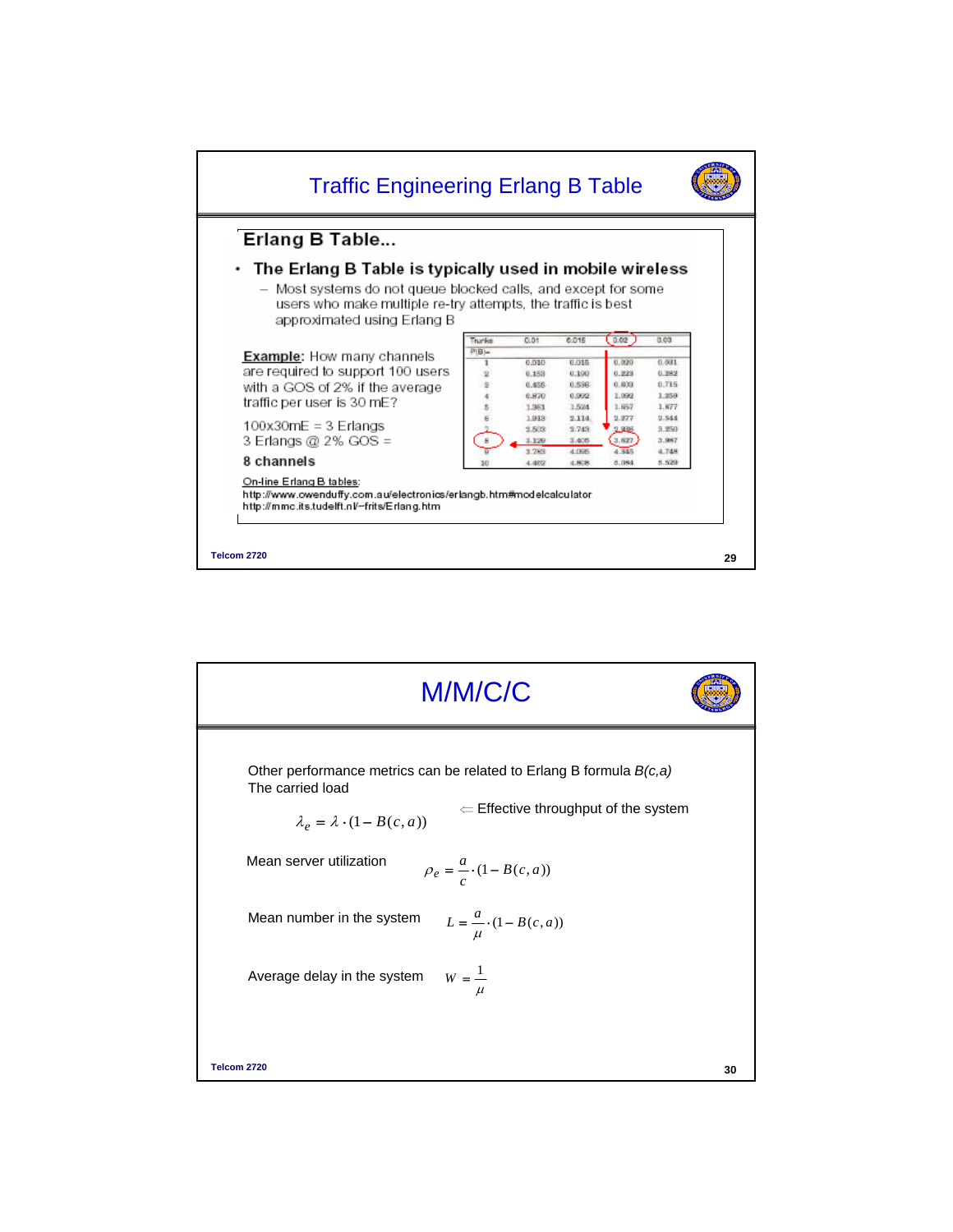

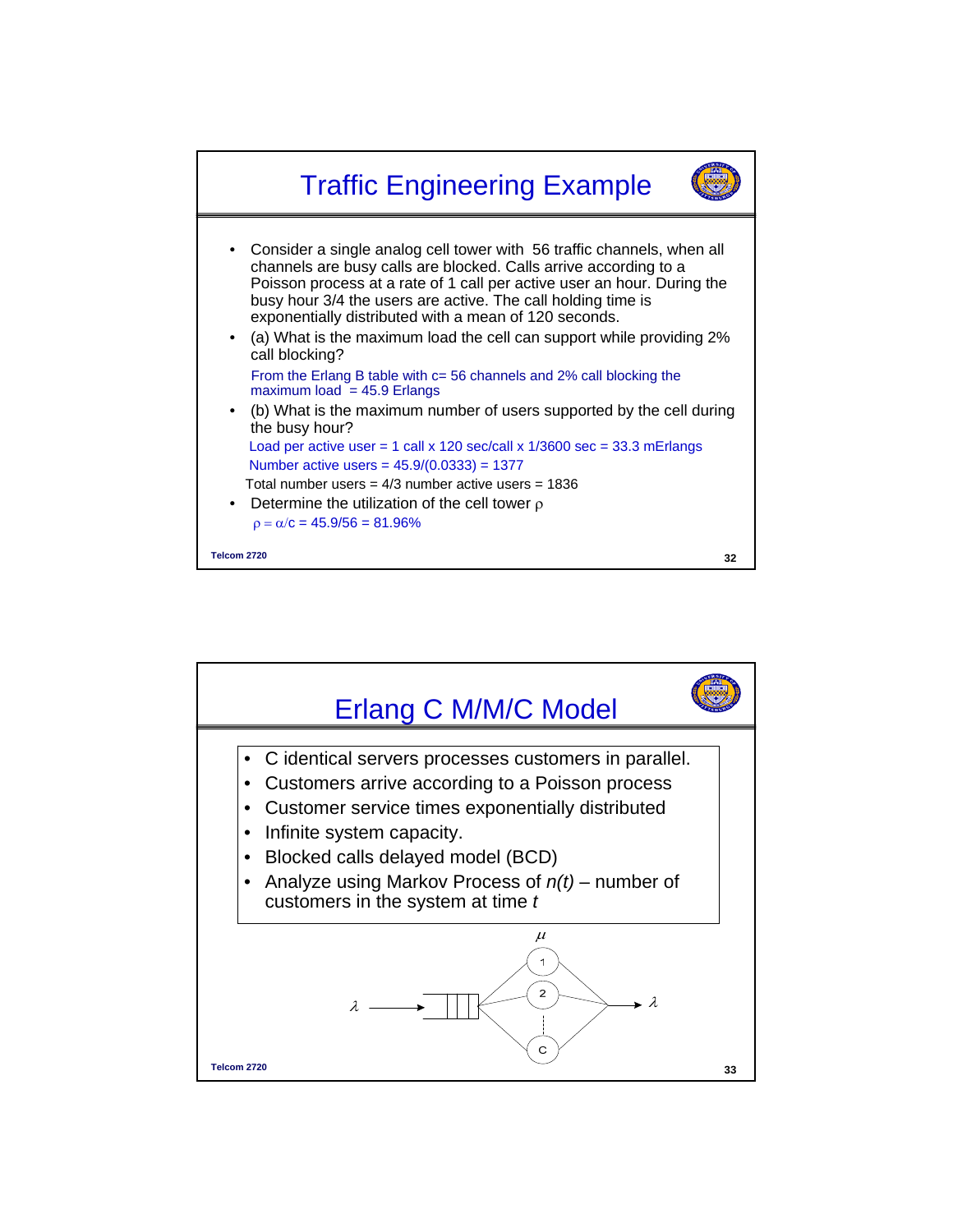

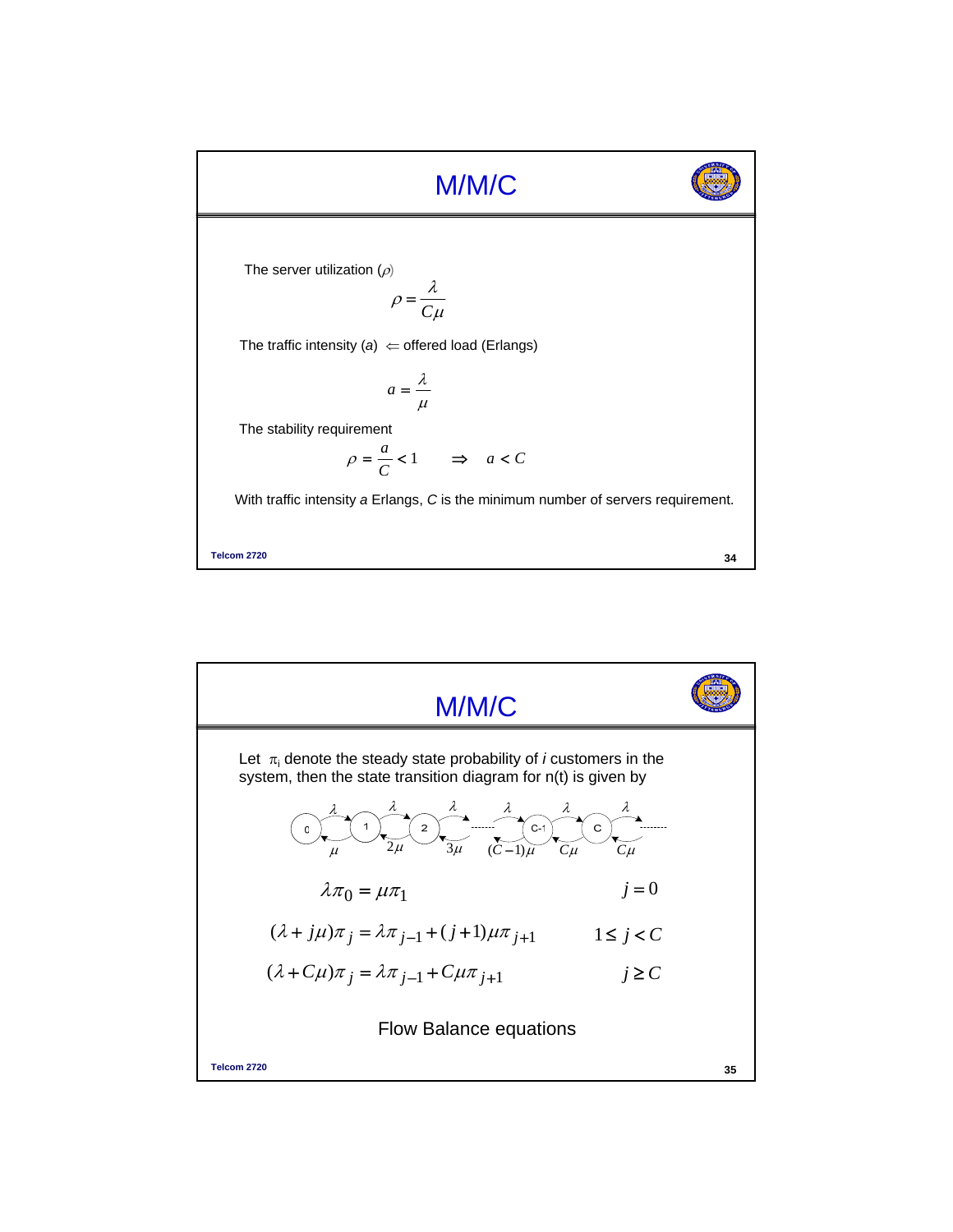

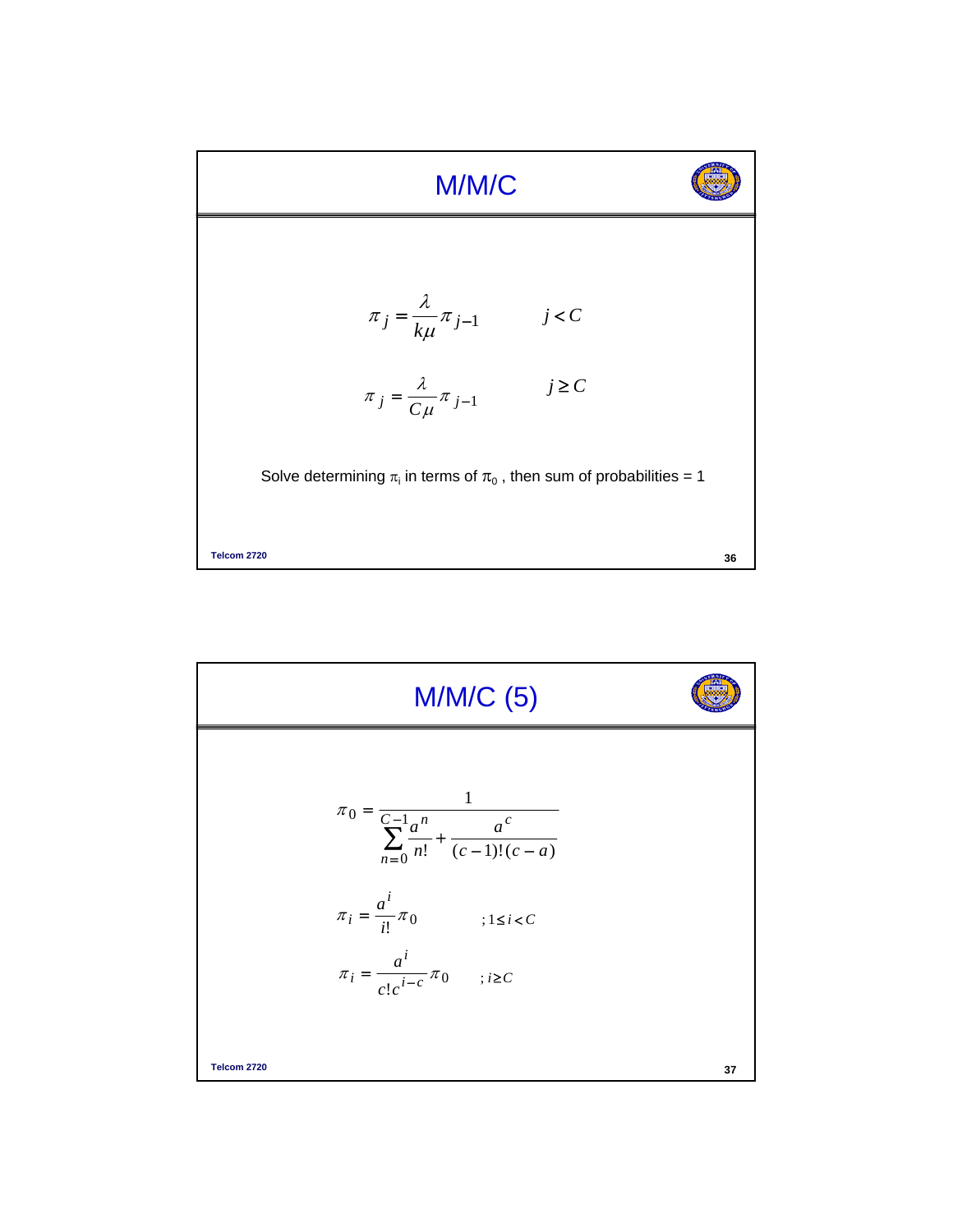

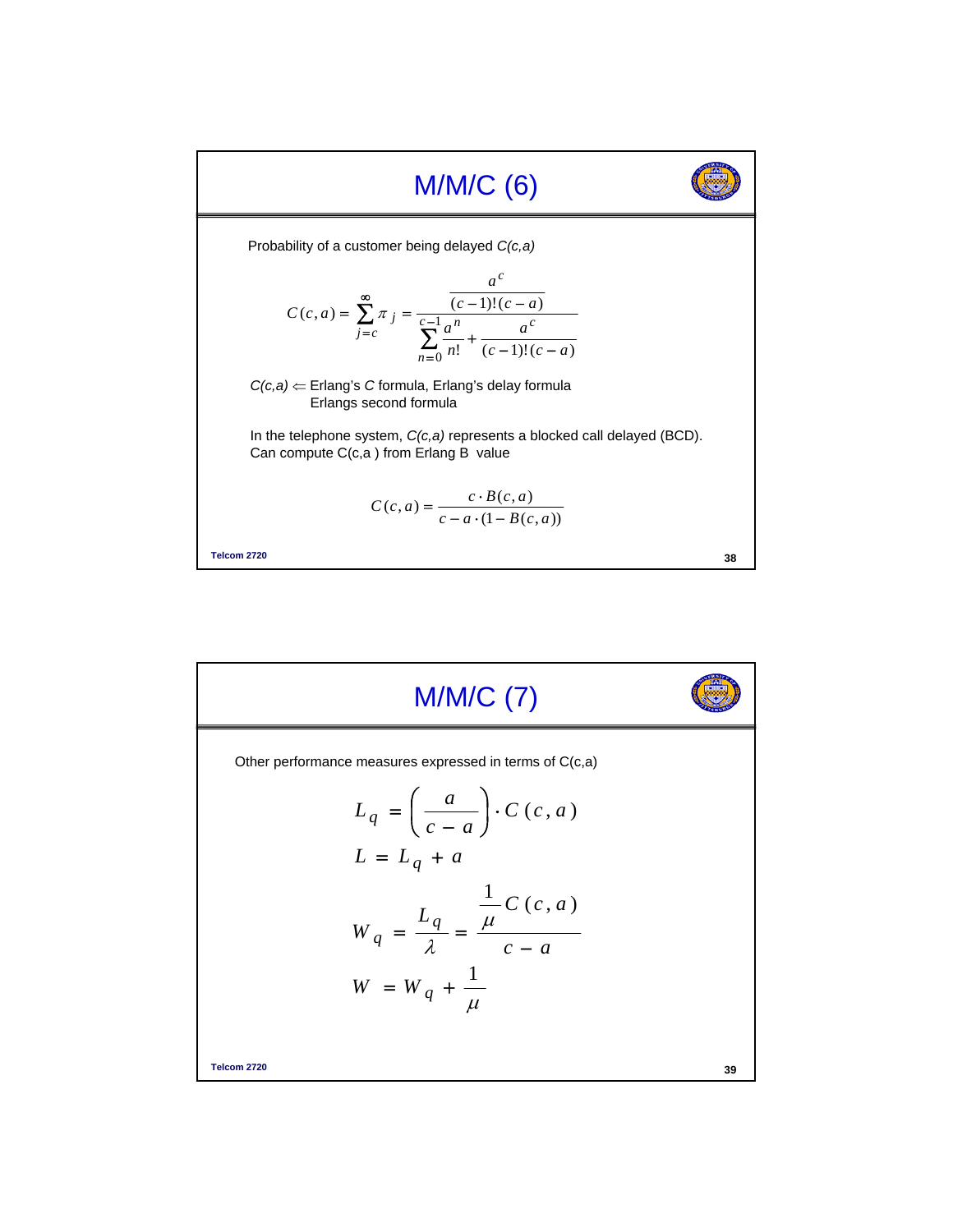

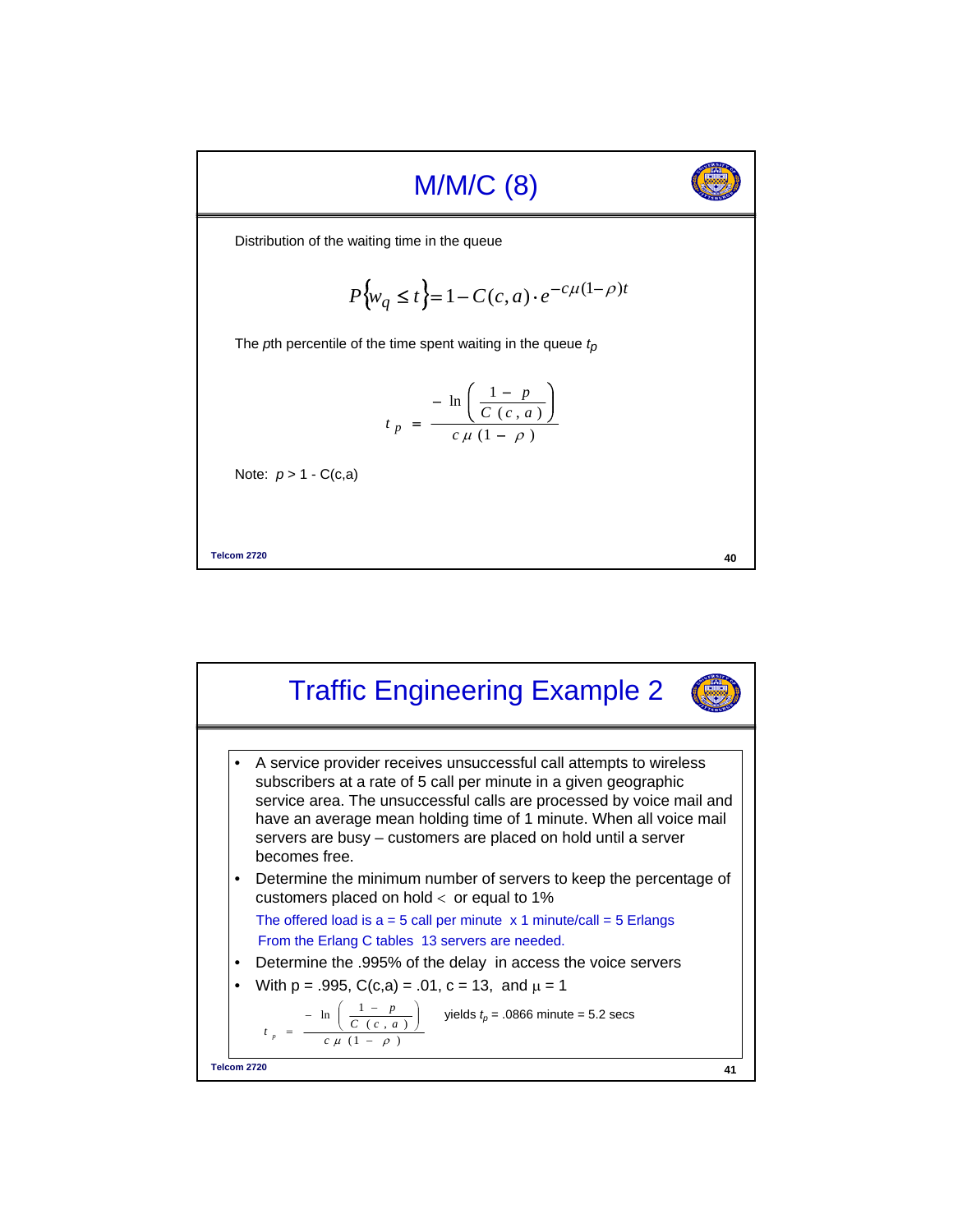